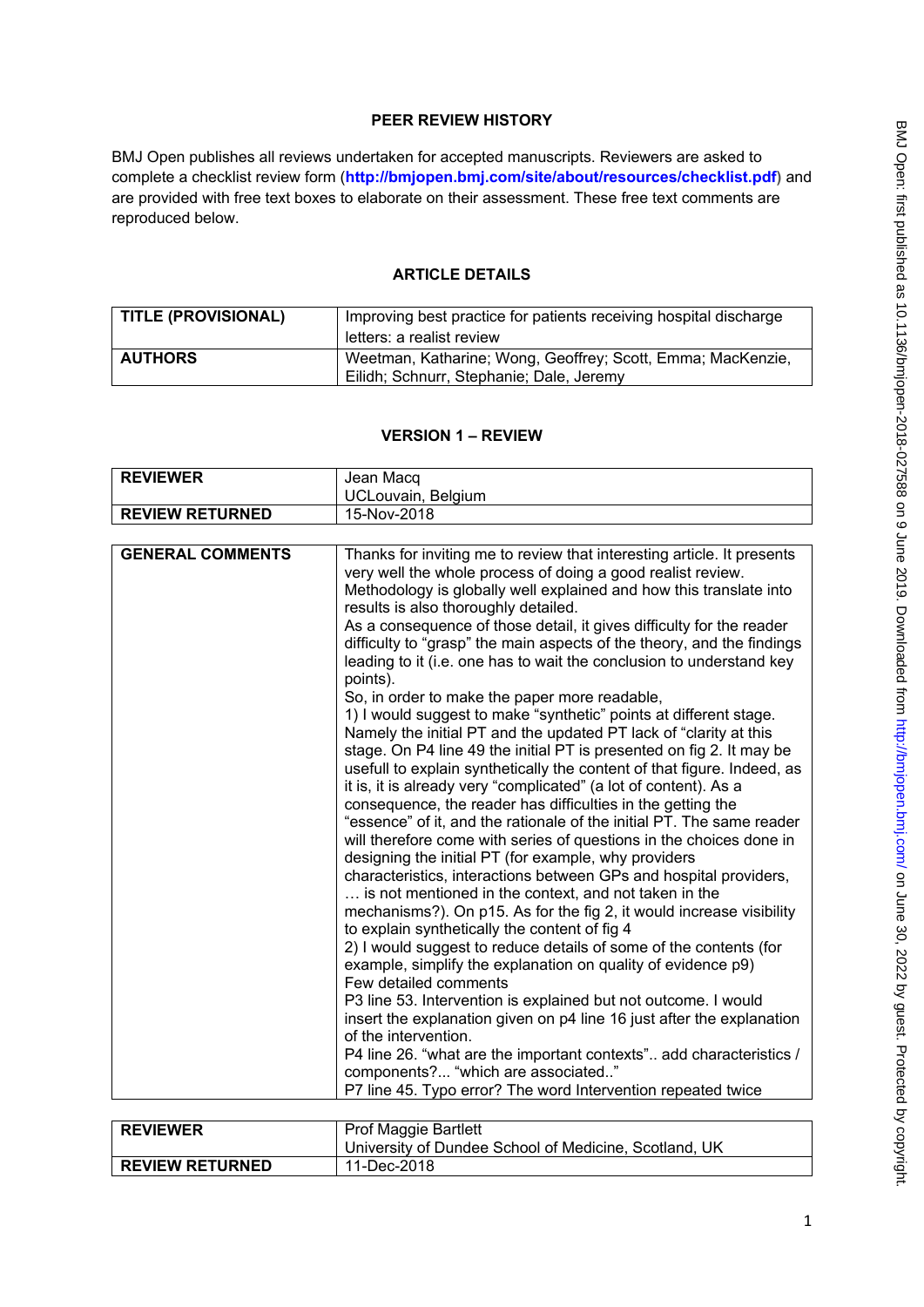| <b>GENERAL COMMENTS</b> | This is a well conceived, well planned and well written paper which                                                                                                                                                                                                                                                                  |
|-------------------------|--------------------------------------------------------------------------------------------------------------------------------------------------------------------------------------------------------------------------------------------------------------------------------------------------------------------------------------|
|                         | follows the protocol for a realist review.                                                                                                                                                                                                                                                                                           |
|                         | The background is adequately explained.                                                                                                                                                                                                                                                                                              |
|                         | The methods section is very detailed and includes most of the<br>necessary information, though the question of ethics approval<br>needs to be addressed. Patients and NHS clinicians were involved<br>and I would have expected the inclusion of a statement regarding<br>the decisions about the need for ethics approval and their |
|                         | outcomes.                                                                                                                                                                                                                                                                                                                            |
|                         | The results section is clearly written and presented. The diagrams                                                                                                                                                                                                                                                                   |
|                         | of the Programme Theory and its subsequent revision are<br>comprehensive and easy to follow.                                                                                                                                                                                                                                         |

| <b>REVIEWER</b>         | Sarah Yardley                                                                                                                                                                                                                                                                                                                                                                                                                                                                                                                                                                                                                                                                                                                                                                                                                                                                                                                                                                                                                                                                                                                                                                                                                                                                                                                                                                                                                                                                                                                                                                                                                                                                                                                                                                                                                                                                                                                                                                                                                         |
|-------------------------|---------------------------------------------------------------------------------------------------------------------------------------------------------------------------------------------------------------------------------------------------------------------------------------------------------------------------------------------------------------------------------------------------------------------------------------------------------------------------------------------------------------------------------------------------------------------------------------------------------------------------------------------------------------------------------------------------------------------------------------------------------------------------------------------------------------------------------------------------------------------------------------------------------------------------------------------------------------------------------------------------------------------------------------------------------------------------------------------------------------------------------------------------------------------------------------------------------------------------------------------------------------------------------------------------------------------------------------------------------------------------------------------------------------------------------------------------------------------------------------------------------------------------------------------------------------------------------------------------------------------------------------------------------------------------------------------------------------------------------------------------------------------------------------------------------------------------------------------------------------------------------------------------------------------------------------------------------------------------------------------------------------------------------------|
|                         | Marie Curie Research Department, University College Hospital,                                                                                                                                                                                                                                                                                                                                                                                                                                                                                                                                                                                                                                                                                                                                                                                                                                                                                                                                                                                                                                                                                                                                                                                                                                                                                                                                                                                                                                                                                                                                                                                                                                                                                                                                                                                                                                                                                                                                                                         |
|                         | United Kingdom                                                                                                                                                                                                                                                                                                                                                                                                                                                                                                                                                                                                                                                                                                                                                                                                                                                                                                                                                                                                                                                                                                                                                                                                                                                                                                                                                                                                                                                                                                                                                                                                                                                                                                                                                                                                                                                                                                                                                                                                                        |
| <b>REVIEW RETURNED</b>  | 22-Dec-2018                                                                                                                                                                                                                                                                                                                                                                                                                                                                                                                                                                                                                                                                                                                                                                                                                                                                                                                                                                                                                                                                                                                                                                                                                                                                                                                                                                                                                                                                                                                                                                                                                                                                                                                                                                                                                                                                                                                                                                                                                           |
|                         |                                                                                                                                                                                                                                                                                                                                                                                                                                                                                                                                                                                                                                                                                                                                                                                                                                                                                                                                                                                                                                                                                                                                                                                                                                                                                                                                                                                                                                                                                                                                                                                                                                                                                                                                                                                                                                                                                                                                                                                                                                       |
| <b>GENERAL COMMENTS</b> | This is a really impressive and well conducted piece of work which<br>only suffers from a few points of clarification and the need to more<br>fully explain and justify elements of the methods and limitations.<br>The authors should be congratulated on what they have achieved<br>and with minor amendments I consider it to be a great addition to<br>the literature.                                                                                                                                                                                                                                                                                                                                                                                                                                                                                                                                                                                                                                                                                                                                                                                                                                                                                                                                                                                                                                                                                                                                                                                                                                                                                                                                                                                                                                                                                                                                                                                                                                                            |
|                         | My suggestions are as follows:                                                                                                                                                                                                                                                                                                                                                                                                                                                                                                                                                                                                                                                                                                                                                                                                                                                                                                                                                                                                                                                                                                                                                                                                                                                                                                                                                                                                                                                                                                                                                                                                                                                                                                                                                                                                                                                                                                                                                                                                        |
|                         | a) I accept the authors' point that benefit and harms that might<br>arise from patients receiving or not receiving discharge letters has<br>not been well researched or evidenced to date. However, it is quite<br>hard to follow their logic in the abstract / introduction / methods<br>(much clearer in the results but the reader needs early orientation)<br>regarding the implications of this observation for the current review<br>study as to how lack of understanding played out with respect to<br>what outcomes were sought or not (including evidence about<br>'absence of outcomes' when constructing their programme theory.<br>It concerns me however that as presented the study initially<br>appears to have only looked for positive outcomes (see methods<br>para 2 re the protocol) and how these could be reproduced rather<br>than also looking for negative outcomes and/or unanticipated /<br>unintended consequences (which might be either negative or<br>positive). Later under review design negative outcomes are<br>mentioned but it is still not clear if and how these would be<br>accounted for in the analysis. The research questions then clearly<br>state both negative and positive will be sought (RQ1) and contexts<br>for both will be sought (RQ2) but again refer to whether<br>mechanisms will produce different outcomes without specifying if<br>this is all possible outcomes (as how defined e.g. in literature, by<br>patients / stakeholders / by authors) or only those perceived as<br>positive (and by who). Aside from referencing the protocol I think it<br>is important this is discussed more clearly in the current<br>submission, particularly as outcomes will not be mutually exclusive<br>/ binary in nature (a patient may experience 2 positive and 1<br>negative outcome for example) and it may be there is a<br>programme theory to be developed for further work investigating if<br>the counter to CMOs for negative outcomes would in fact be<br>beneficial. |
|                         | b) I was surprised to see that only general practitioners and health<br>service commissioners were included as stakeholders. The                                                                                                                                                                                                                                                                                                                                                                                                                                                                                                                                                                                                                                                                                                                                                                                                                                                                                                                                                                                                                                                                                                                                                                                                                                                                                                                                                                                                                                                                                                                                                                                                                                                                                                                                                                                                                                                                                                      |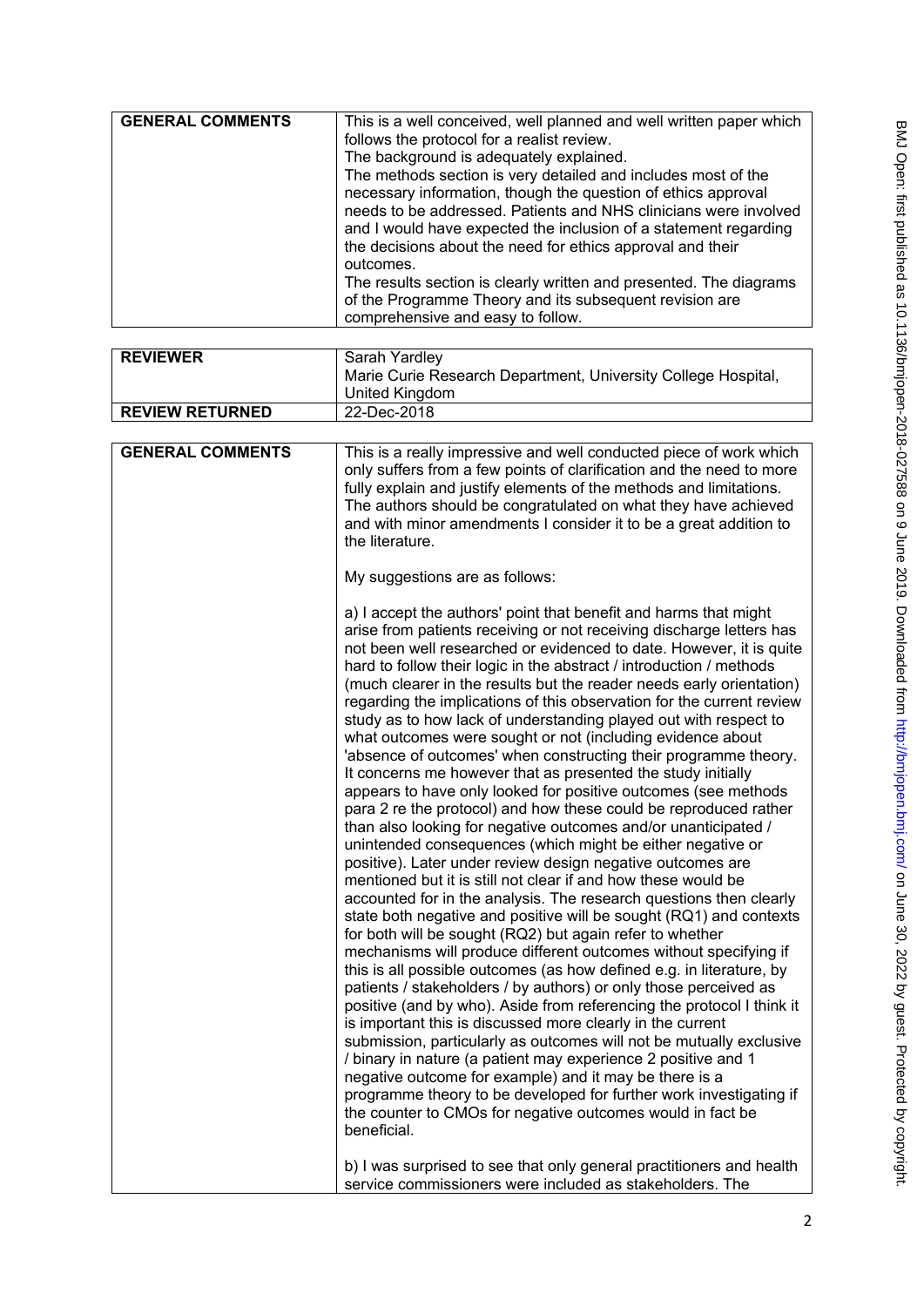| authors should consider the implications of not including hospital<br>professionals who write discharge letters for both their findings<br>and the potential impact of their study further in the limitations<br>section.                                                                                                                                                                                                                                                                                                                                                                                                                                                                         |
|---------------------------------------------------------------------------------------------------------------------------------------------------------------------------------------------------------------------------------------------------------------------------------------------------------------------------------------------------------------------------------------------------------------------------------------------------------------------------------------------------------------------------------------------------------------------------------------------------------------------------------------------------------------------------------------------------|
| c) Exclusion reasons<br>1. Why was mental health excluded? This needs better justification<br>because if anything there is a history in Mental Health of greater<br>transparency (not least due to the MHA as well as the MCA) and<br>harm is often overestimated by professionals<br>2. Why were children excluded? While the letter would go to the<br>patient's parents / guardian's for what reason did the authors<br>anticipate this to be so different as to exclude?<br>3. It would have been, in my view, more appropriate to have<br>included all letters related to discharge to the patient's home or<br>usual place of residence e.g. other community teams rather than<br>just GPs. |
| Can the authors comment further on these three decisions?<br>In all instances above I'm unconvinced by the justification that<br>needs of these groups would be more complex and variable -<br>surely this is a reason to include and not to make assumptions -<br>inclusion would have helped produce a more robust theory so this<br>should be discussed as a limitation. In a small way not doing this<br>reinforces the view of some healthcare professionals that their<br>area of practice is a special case without evidence to support such<br>a view.                                                                                                                                    |
| d) I strongly advice the editors that table 6 is moved from<br>supplementary data to the main article as this will strengthen the<br>impact.                                                                                                                                                                                                                                                                                                                                                                                                                                                                                                                                                      |

| <b>REVIEWER</b>        | <b>Natalie Forster</b><br>Northumbria University, UK |
|------------------------|------------------------------------------------------|
| <b>REVIEW RETURNED</b> | 10-Jan-2019                                          |

| <b>GENERAL COMMENTS</b> | This paper makes an important and original contribution to current<br>evidence by examining how, why copying patients into hospital<br>discharge letters leads to different outcomes, and the key contexts<br>which facilitate the success of this practice. The realist approach is<br>well justified and appropriate to study aims. The programme theory<br>developed gives a comprehensive picture of implementation<br>pathways and outcomes (including potential unintended outcomes)<br>of patient discharge communication. The review also draws out a<br>number of useful suggestions for practice and further research on<br>this topic. |
|-------------------------|---------------------------------------------------------------------------------------------------------------------------------------------------------------------------------------------------------------------------------------------------------------------------------------------------------------------------------------------------------------------------------------------------------------------------------------------------------------------------------------------------------------------------------------------------------------------------------------------------------------------------------------------------|
|                         | However, I do feel that greater clarity could be provided on some<br>aspects of study methods, particularly in regard to the processes<br>of developing and refining programme theory. Specific comments<br>are as follows:                                                                                                                                                                                                                                                                                                                                                                                                                       |
|                         | While the abstract gives an accurate summary of the paper, it<br>would be helpful to add detail of the outcomes of receiving<br>discharge letters that are under consideration in here.                                                                                                                                                                                                                                                                                                                                                                                                                                                           |
|                         | The large amount of literature synthesised forms a key strength of<br>the review. However, I felt the methods section would benefit from<br>a more precise account of what the different review stages<br>entailed, and how these fed into the development of initial                                                                                                                                                                                                                                                                                                                                                                             |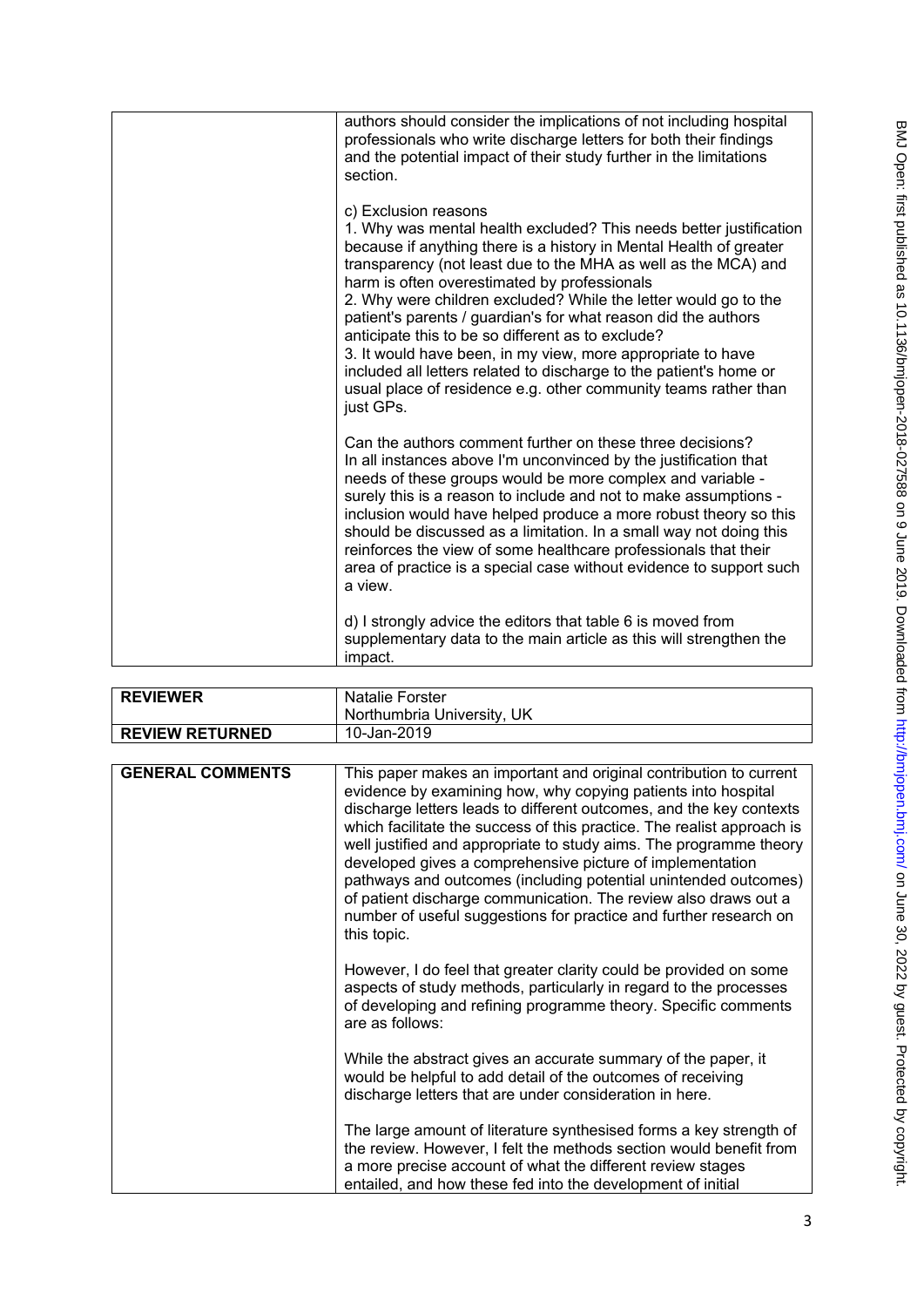| programme theory. This would enhance transparency in regard to<br>how findings were produced.                                                                                                                                                                                                                                                                                                                                                                                                                                                                                                                                                                                                                                                                                                                                                                                                                                                                                                                                                                                                                                                                                                                                                                                                                                                                                                  |
|------------------------------------------------------------------------------------------------------------------------------------------------------------------------------------------------------------------------------------------------------------------------------------------------------------------------------------------------------------------------------------------------------------------------------------------------------------------------------------------------------------------------------------------------------------------------------------------------------------------------------------------------------------------------------------------------------------------------------------------------------------------------------------------------------------------------------------------------------------------------------------------------------------------------------------------------------------------------------------------------------------------------------------------------------------------------------------------------------------------------------------------------------------------------------------------------------------------------------------------------------------------------------------------------------------------------------------------------------------------------------------------------|
| It is suggested that stage 1 involved a scoping search to locate<br>existing theories, which were then used to develop an initial<br>programme theory. It would be helpful to state what type of<br>theories and evidence sources that were sought in this phase e.g.<br>was this a search for broader abstract theory, or for existing<br>articulations of programme theories in terms of how discharge<br>letters are supposed to work?<br>It is recognised that judgement is required in regard to the<br>stopping point for developing programme theory, however it would<br>be helpful to say how and when this judgement was reached,<br>especially since this can be a common challenge when using<br>realist approaches. How were decisions made to include articles in<br>the scoping stage from among those available?<br>A clearer distinction could also be made between the scoping<br>search for existing theories (step 1) and electronic searches of the<br>literature (step 2). The search terms/approaches seem very similar<br>for these steps, yet within realist approaches, different search<br>methods are often used depending on the level of theory being<br>sought and developed (see for example Andrew Booth's chapter in<br>Doing Realist Research, 2018). A discussion of how these two<br>stages differed from one another and their relative contributions to |
| the development and refinement of the programme theory would<br>be helpful.                                                                                                                                                                                                                                                                                                                                                                                                                                                                                                                                                                                                                                                                                                                                                                                                                                                                                                                                                                                                                                                                                                                                                                                                                                                                                                                    |
| At times I found it difficult to follow the reporting of the synthesis<br>process. I feel that a stronger thread is needed to show how the<br>analysis progressed through the different stages and how these<br>fed into one another e.g. how exactly did the authors move from<br>annotations on individual articles (according to CMOC and PT<br>ideas) to nodes? And then from the nodes to the CMOC table?<br>E.g. did authors look within the nodes to generate CMOCs at this<br>stage, or were these already developed earlier in the process? It<br>may help to include a diagram or add a column to Table 1 to show<br>how CMOCs relate to the themes/nodes presented. I was also<br>unsure why there appeared to be different types of nodes (e.g.<br>sometimes seeming to refer to only contexts or outcomes and<br>sometimes groupings of Cs, Ms and Os. Elaborating on details<br>such as these would help the reader to follow the process adopted<br>and increase transparency over methods.                                                                                                                                                                                                                                                                                                                                                                                     |
| More detail is required on the methods of stakeholder engagement<br>e.g. did consultations take the form of group or one to one<br>discussion, how many people in total were involved from the<br>different groups? Did stakeholders comment on the initial PT<br>diagram, or one which was updated in light of learning from stage<br>2?                                                                                                                                                                                                                                                                                                                                                                                                                                                                                                                                                                                                                                                                                                                                                                                                                                                                                                                                                                                                                                                      |
| I found the results to be very well presented and interesting to<br>read. It is helpful that findings are traced back to the individual<br>studies and CMOCs which support them. I did wonder whether<br>integrating the findings from stakeholder consultations throughout<br>the section on context-mechanism-outcome configurations might<br>give a clearer sense of how these relate to aspects of the<br>programme theory developed.                                                                                                                                                                                                                                                                                                                                                                                                                                                                                                                                                                                                                                                                                                                                                                                                                                                                                                                                                      |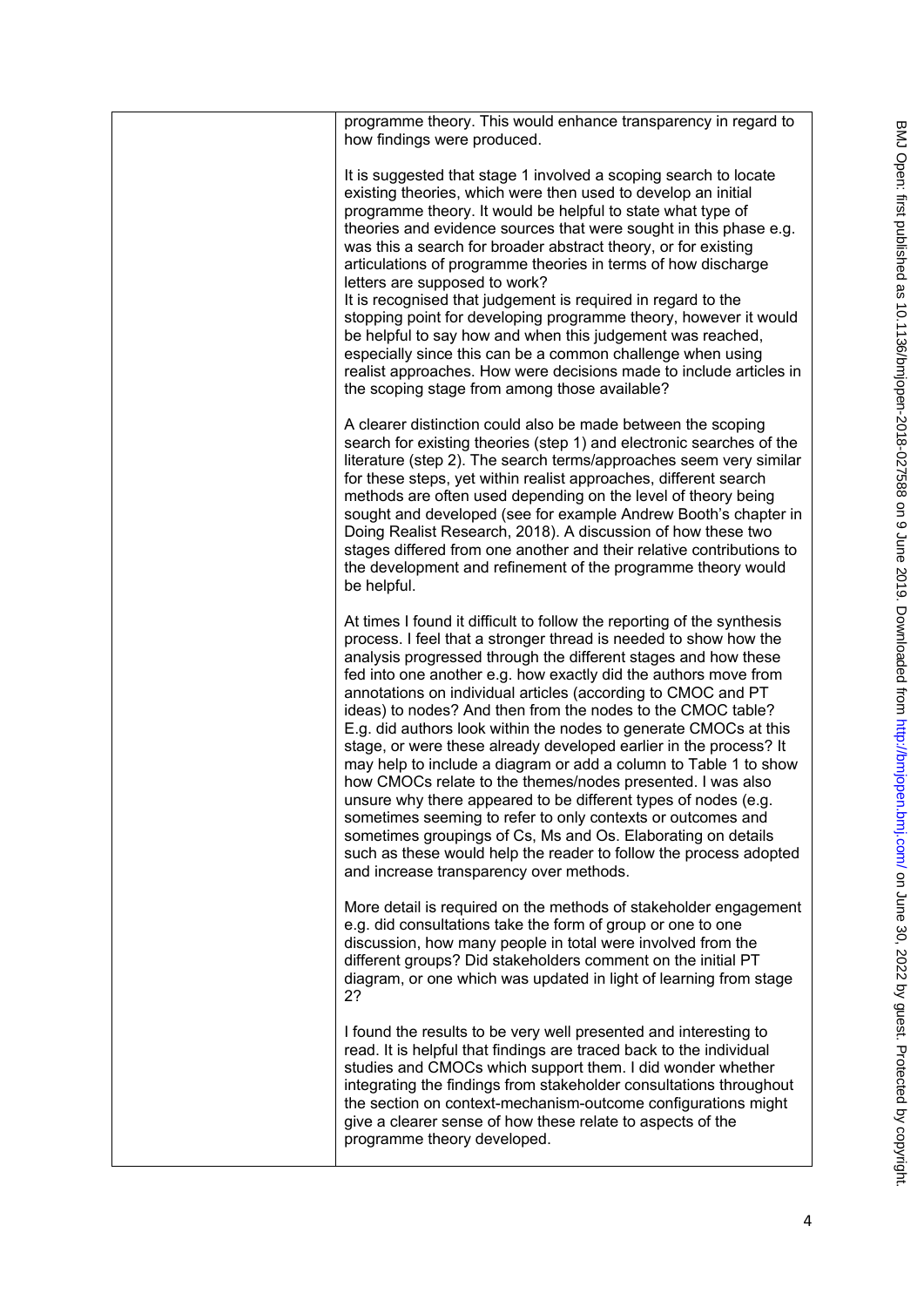| The section on resultant programme theory is useful in showing<br>how the initial PT was refined in light of subsequent review<br>phases. |
|-------------------------------------------------------------------------------------------------------------------------------------------|
| As minor points for consideration, the meaning of abbreviations<br>and symbols in Figure 2 are not always defined e.g. © and f/u          |
| Some mechanisms also appear to be missing from the table in<br>supplementary file 6                                                       |

### **VERSION 1 – AUTHOR RESPONSE**

Reviewers' Comments to Author:

Reviewer: 1 Reviewer Name: Jean Macq Institution and Country: UCLouvain, Belgium Please state any competing interests or state 'None declared': no competing interest

Thanks for inviting me to review that interesting article. It presents very well the whole process of doing a good realist review. Methodology is globally well explained and how this translate into results is also thoroughly detailed.

As a consequence of those detail, it gives difficulty for the reader difficulty to "grasp" the main aspects of the theory, and the findings leading to it (i.e. one has to wait the conclusion to understand key points).

So, in order to make the paper more readable,

1) I would suggest to make "synthetic" points at different stage. Namely the initial PT and the updated PT lack of "clarity at this stage. On P4 line 49 the initial PT is presented on fig 2. It may be usefull to explain synthetically the content of that figure. Indeed, as it is, it is already very "complicated" (a lot of content). As a consequence, the reader has difficulties in the getting the "essence" of it, and the rationale of the initial PT. The same reader will therefore come with series of questions in the choices done in designing the initial PT (for example, why providers characteristics, interactions between GPs and hospital providers, … is not mentioned in the context, and not taken in the mechanisms?).

We agree that step 1 should include an explanation of the content of the initial programme theory (Figure 2). Consequently, we have inserted the below section just before Figure 2. Pages 4-5 "The initial PT shows two main channels for discharge communication; patient copied into (or not) the hospital to GP letter and patient received a personalised letter. Limited evidence was available for the option of 'patient does not receive copy' and this is evident in Figure 2. Patients being copied into discharge letters, whether by choice or otherwise, is associated with a large range of mechanisms and outcomes. Contexts such as 'patient literacy level' are likely to influence generation of mechanisms (patient does/does not find letter comprehensible) and outcomes (increase/no increase in patient knowledge), but this was unclear from the evidence reviewed in the scoping search. The scoping search revealed a range of "contextual influences" (e.g. 'time constraints of writer' may affect whether a patient is given a choice about receiving a letter and also the overall letter quality). It was unclear where some CMOCs began and ended (e.g. "is patient given choice about receiving copy of discharge communication" falls between contextual influences and context labels). In Figure 2, f/u stands for "follow up" and the small circled "c" icon refers to an outcome which could also thereafter take the form of a context. In summary, there were clear "gaps" and information missing from the initial PT, confirming that the scoping search in isolation was insufficient for realist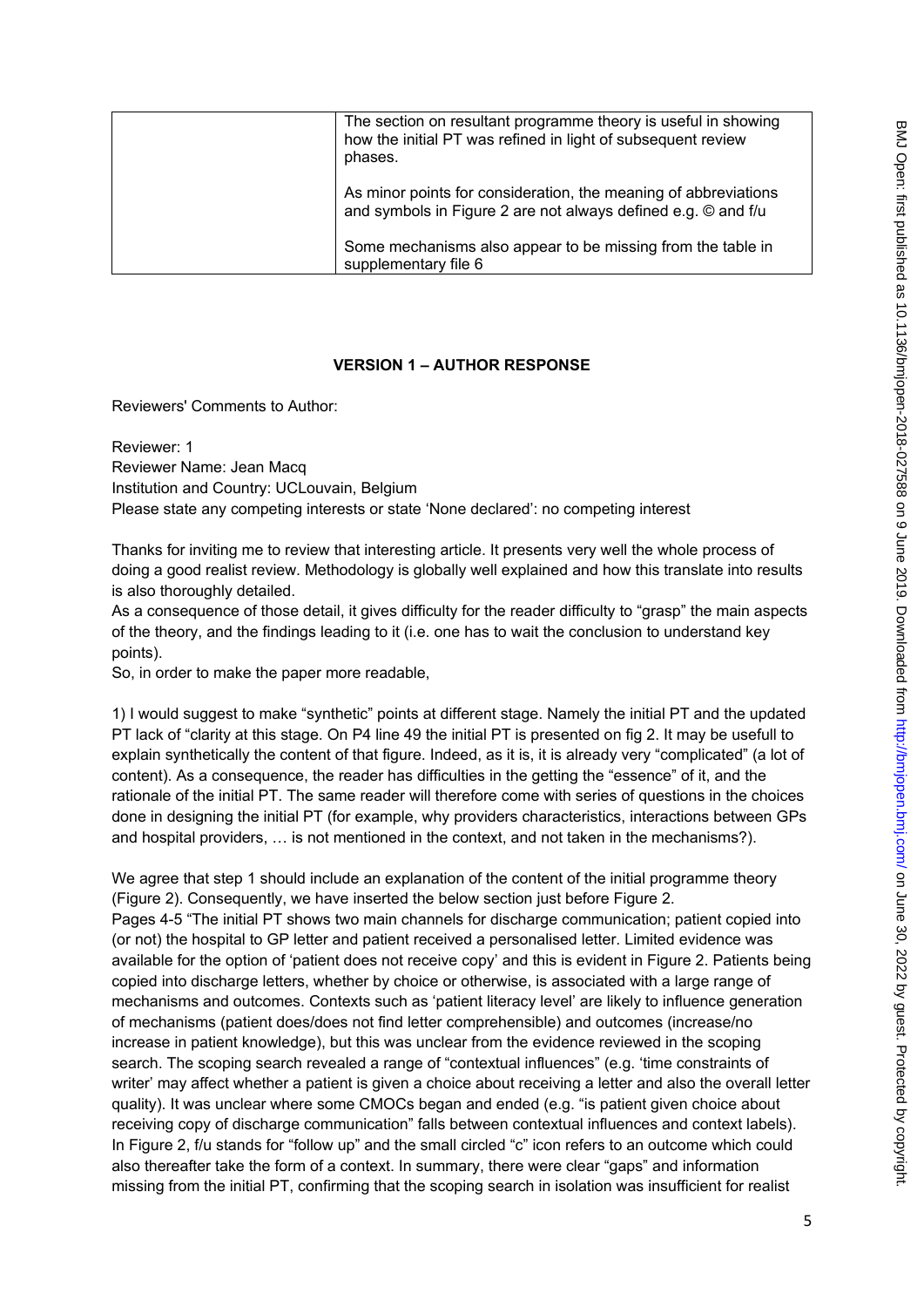theory generation; further evidence and searching was needed to clarify details and simplify CMOCs (steps 2-6)."

On p15. As for the fig 2, it would increase visibility to explain synthetically the content of fig 4 We agree that a fuller explanation of the resultant programme theory (Figure 4) would be helpful. Consequently, we have inserted and re-drafted the below section to pages 15-16 which explains the content of figure 4:

#### Resultant programme theory

"The PT was systematically updated to produce a resultant PT following review steps 1-6 (Figure 4). This still shows two main channels for CMOCs: patient copies of letters and patient personalised letters. There remained limited CMOCs for where patients do not receive letters, due to the paucity of evidence available. Contexts for when the patient does receive their letter(s) were condensed into an aligned grouping of five key contexts for when the intervention may be theorised to work and four key contexts for when the intervention may be theorised not to work. The feasibility of providing a personal patient letter was updated on the PT; findings from both stakeholder feedback and data synthesis suggested personalised letters may currently be more feasible in private or insurancebased healthcare settings than in the NHS. In addition, the box of contextual influences was deleted, and the points integrated into the overall diagram. Patient outcomes throughout the PT were simplified and clarified (e.g. the outcomes such as 'empowered patients' and 'reduce patient anxiety' were simplified to the outcome 'improved patient well-being').

In addition, CMOCs have been "grouped" where overlap was apparent, for example, all resources are labelled simply as "resources" as data often concurrently referred to financial, administrative and clinician time resources. "Patient choice" emerges as a key influencer to the success (or not) of the intervention. Notably, there are a range of contexts, mechanisms and outcomes for when the intervention is theorised to "work" (e.g. positive outcome=improve doctor-patient relationship), and when it does "not work" (e.g. negative outcome=harm to patient). It is also evident that contexts can be used in combination to increase the likelihood of beneficial outcomes; this is indicated through wide arrows to show multiple linkages and amalgamations (e.g. a letter could contain no value judgements of patient and be written in simple plain English). Notably, the resultant PT has a higher incidence of CMOCs for when the intervention "does work"; this is considered further in the discussion."

2) I would suggest to reduce details of some of the contents (for example, simplify the explanation on quality of evidence p9)

We have reduced and simplified this section of the manuscript:

"The findings were considered in light of the quality of included documents. During data extraction, documents were quality appraised for rigour and evaluated for relevance (22, 23). The concept of rigour is defined as 'whether the methods used to generate the relevant data are credible and trustworthy' (21). Relevance and rigour were scored on a scale from very low to very high and factors such as document type (e.g. opinion piece or scientific trial paper) were considered. Documents were not excluded solely based on rigour as extracts of documents with a lower quality score may still have valid contributions (23). The quality of evidence varied, with 53% of sources graded as medium or above for relevance and 80% for rigour. Information relating to setting and context was often limited."

#### Few detailed comments

P3 line 53. Intervention is explained but not outcome. I would insert the explanation given on p4 line 16 just after the explanation of the intervention.

This has been changed.

P4 line 26. "what are the important contexts".. add characteristics / components?... "which are associated.."

We are using "context" in our manuscript in the realist sense of the word. Context is defined in the way we use it throughout this review on page 3: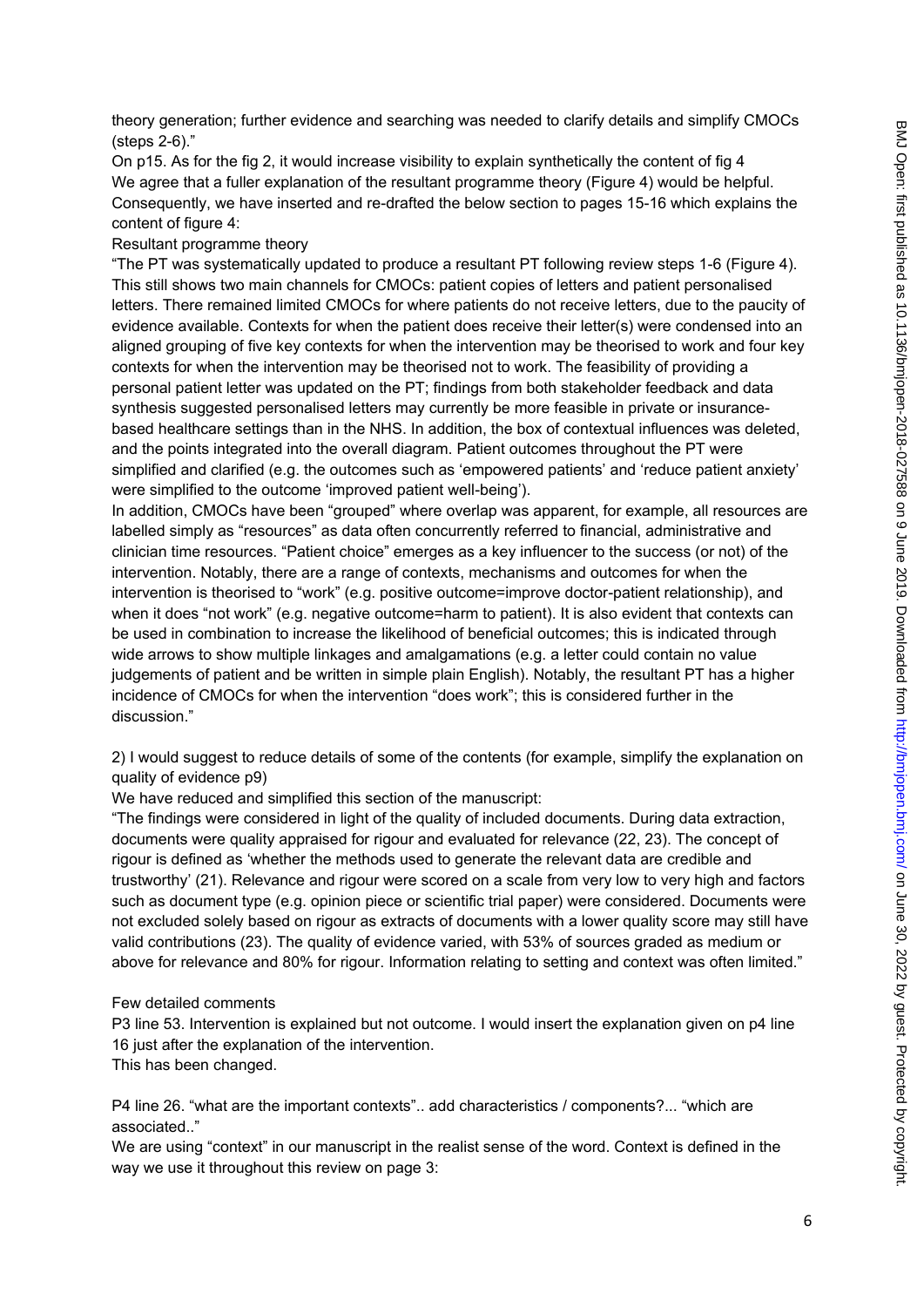"Context may be conceptualised as external factors that influence mechanisms (22). "Mechanisms" are hidden, context sensitive causal forces that produce "outcomes".(22) As such, we do not feel that there is a need to include additional detail within RQ2 as the realist concept of "context" already includes 'anything' that influences or triggers mechanisms (within CMOCs).

P7 line 45. Typo error? The word Intervention repeated twice The second reference to "intervention" has been removed.

Reviewer: 2

Reviewer Name: Prof Maggie Bartlett Institution and Country: University of Dundee School of Medicine, Scotland, UK Please state any competing interests or state 'None declared': none

This is a well conceived, well planned and well written paper which follows the protocol for a realist review.

The background is adequately explained.

The methods section is very detailed and includes most of the necessary information, though the question of ethics approval needs to be addressed. Patients and NHS clinicians were involved and I would have expected the inclusion of a statement regarding the decisions about the need for ethics approval and their outcomes.

Details regarding ethical approval were stated in the published protocol but we agree should be restated here. We have added further details to step 6 to clarify. A new section has also been added and sub-titled "patient and public involvement" in accordance with the editorial comments at the end of the decision letter:

(Pages 8-9)

Programme theory refinement (step 6): Patient and public involvement

"Review step 6 was to consider stakeholder perspectives to test and refine the PT in light of the synthesised data (20) and to assess whether the PT aligns with real-life experiences (18). We invited comment from local policy makers and health service commissioners, GPs and a patient and public participation group. Groups were selected according to convenience and accessibility through University links. They were invited to suggest refinements to the PT in an entirely voluntary format, and all comments were anonymised. Formal ethical approval was not required (23) but informed involvement was sought."

The results section is clearly written and presented. The diagrams of the Programme Theory and its subsequent revision are comprehensive and easy to follow.

Reviewer: 3 Reviewer Name: Sarah Yardley Institution and Country: Marie Curie Research Department, University College Hospital, United Kingdom Please state any competing interests or state 'None declared': None declared

This is a really impressive and well conducted piece of work which only suffers from a few points of clarification and the need to more fully explain and justify elements of the methods and limitations. The authors should be congratulated on what they have achieved and with minor amendments I consider it to be a great addition to the literature.

My suggestions are as follows: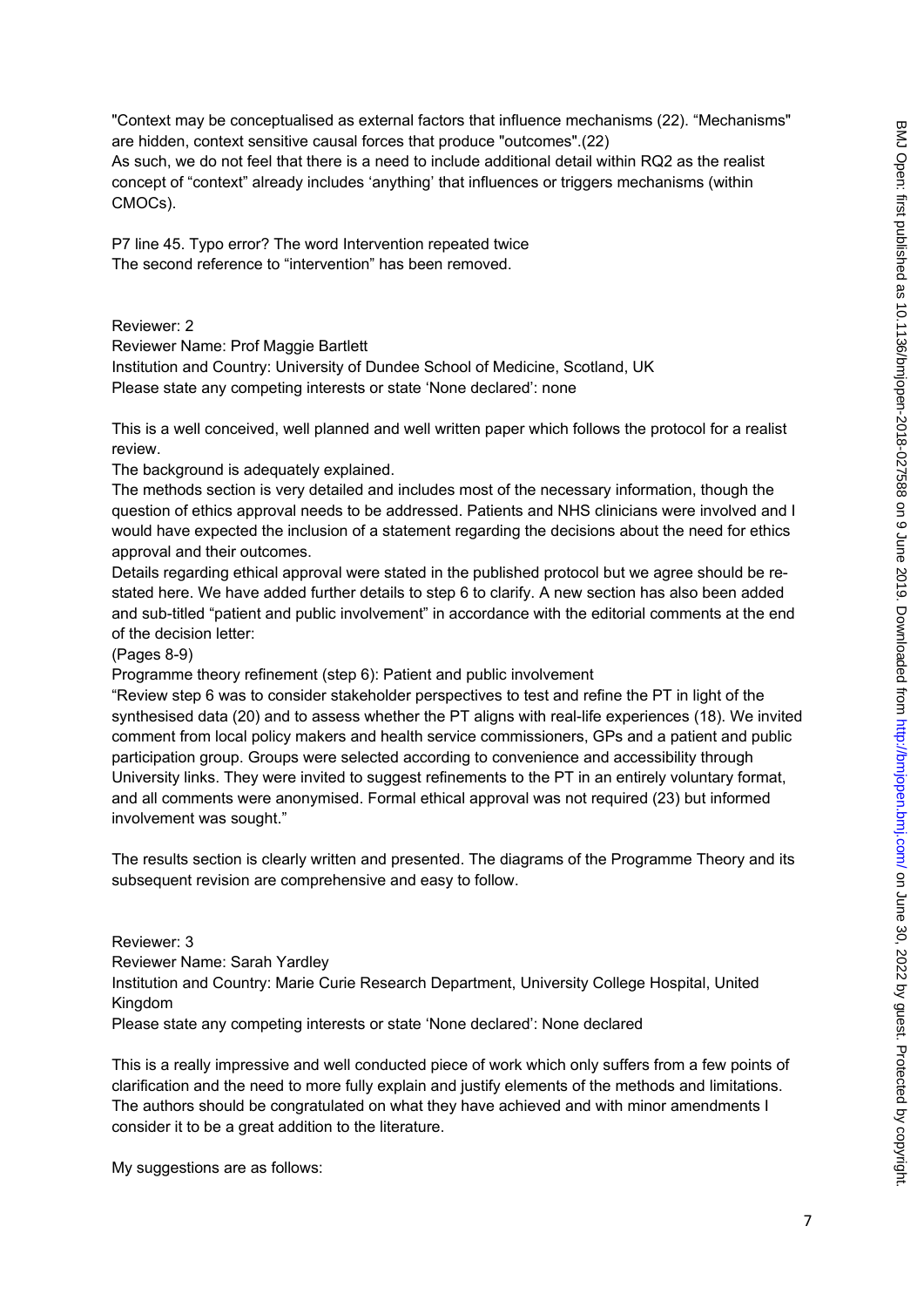a) I accept the authors' point that benefit and harms that might arise from patients receiving or not receiving discharge letters has not been well researched or evidenced to date. However, it is quite hard to follow their logic in the abstract / introduction / methods (much clearer in the results but the reader needs early orientation) regarding the implications of this observation for the current review study as to how lack of understanding played out with respect to what outcomes were sought or not (including evidence about 'absence of outcomes' when constructing their programme theory. We have revised the abstract and made a number of changes throughout the document. Changes have been highlighted on the marked manuscript.

It concerns me however that as presented the study initially appears to have only looked for positive outcomes (see methods para 2 re the protocol) and how these could be reproduced rather than also looking for negative outcomes and/or unanticipated / unintended consequences (which might be either negative or positive).

We have clarified, and made additions where this applies, that we were looking for positive and negative outcomes throughout the review process. The review team felt "positive outcomes" such as increased understanding were as important to include in the theory as "negative outcomes" such as increased anxiety. The intended purpose was to develop a theory which explained how to increase the likelihood of benefits and reduce potential harms. However, as considered on page 18, more evidence was found for positive than negative outcomes. We have also added the following on negative outcomes to page 17:

"Important contexts for negative outcomes include: patient choice not acknowledged (56), only verbal information provided (44), letter involving terms and a style that is too advanced for patient to comprehend (78), and letter sent without verifying patient contact details (36, 54, 59)."

Later under review design negative outcomes are mentioned but it is still not clear if and how these would be accounted for in the analysis. The research questions then clearly state both negative and positive will be sought (RQ1) and contexts for both will be sought (RQ2) but again refer to whether mechanisms will produce different outcomes without specifying if this is all possible outcomes (as how defined e.g. in literature, by patients / stakeholders / by authors) or only those perceived as positive (and by who). Aside from referencing the protocol I think it is important this is discussed more clearly in the current submission, particularly as outcomes will not be mutually exclusive / binary in nature (a patient may experience 2 positive and 1 negative outcome for example) and it may be there is a programme theory to be developed for further work investigating if the counter to CMOs for negative outcomes would in fact be beneficial.

As described throughout the methods and protocol, CMOCS were not limited to one per document or one per patient experience and thus overlap is seen between CMOCs and positive and negative overlap within texts was accounted for with annotations. All labels for CMOCs and whether they were assigned to be positive or negative can be seen in Supplementary file 5. We were unable to include the table in the manuscript due to table size exceeding journal limitations.

To clarify who made the judgement regarding whether outcomes were labelled "positive" or "negative", we have added the following on pages 8-9:

"After table completion, following Pawson's framework (20), it was important to make sense of the "winners" and "losers". CMOCs were primarily labelled according to how evidence was reported in the included documents, such as whether the outcomes were described as desirable or beneficial. Where evidence was limited or outcomes were not clearly described or evaluated, the research team interpreted what data were available and formed judgements about these CMOCs based on content expertise in order to generate "positive" and "negative" labels. CMOCs were not limited to one per document or one per patient experience. Thus, multiple outcomes and CMOCs could be annotated for a single experience; this exemplifies the complexity of the intervention under scrutiny. Notably, there were a greater number of CMOCs relating to positive outcomes than when the intervention does not work."

We agree that there is unlikely to be a binary distinction between positive and negative outcomes, and we have made this explicit in a new section added to the limitations on page 18: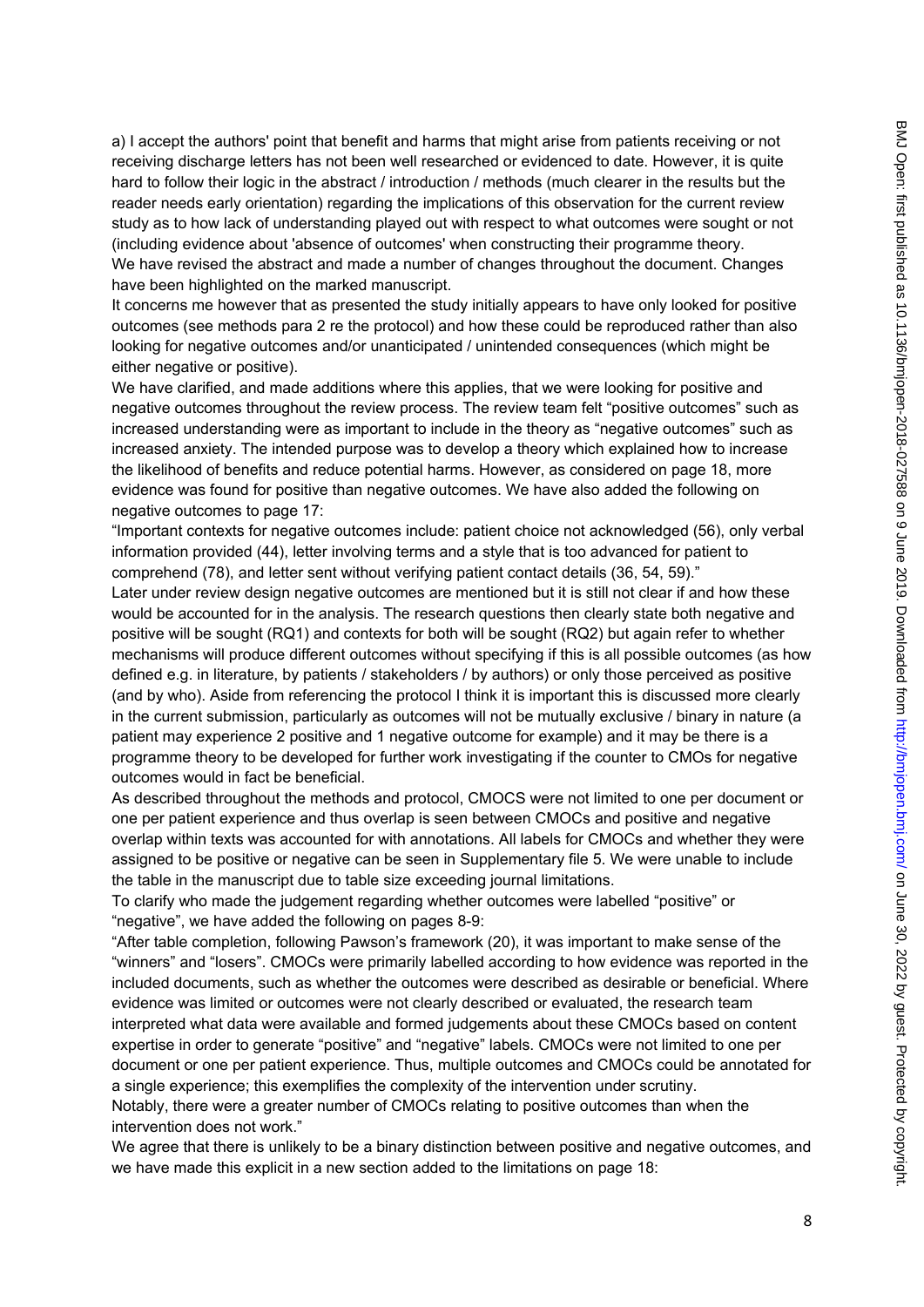"Additionally, the binary distinctions between positive and negative outcomes, that is, when the intervention does and does not work, may have imposed oversimplified CMOC labels. "Positive" and "negative" labels were based on evidence presented in the documents reviewed; at times a degree of subjectivity was involved in this process. Although these binary labels (positive/negative) may have oversimplified some CMOCs, we felt the usefulness of clear distinctions between when the intervention was interpreted to "work" (and not) outweighed the drawbacks of this method." Changes and additions have also been made as follows:

# Page 3

"The aim of the review is to understand and explain how the different outcomes are produced for adult patients receiving written discharge letters. Outcomes may be simplified into desired/beneficial or 'positive' (e.g. increased satisfaction) and undesired/detrimental or 'negative' (e.g. increased anxiety)."

# Page 4

"Patients being copied into discharge letters, whether by choice or otherwise, is associated with a large range of mechanisms and outcomes. Contexts such as 'patient literacy level' are likely to influence generation of mechanisms (patient does/does not find letter comprehensible) and outcomes (increase/no increase in patient knowledge), but this was unclear from the evidence reviewed in the scoping search."

# Page 15

"It is also evident that contexts can be used in combination to increase the likelihood of beneficial outcomes; this is indicated through wide arrows to show multiple linkages and amalgamations (e.g. a letter could contain no value judgements of patient and be written in simple plain English). Notably, the resultant PT has a higher incidence of CMOCs for when the intervention "does work"; this is considered further in the discussion."

b) I was surprised to see that only general practitioners and health service commissioners were included as stakeholders. The authors should consider the implications of not including hospital professionals who write discharge letters for both their findings and the potential impact of their study further in the limitations section.

Hospital professional views were considered throughout findings as these are evidenced in many of the included documents. It was not possible to include hospital professional stakeholders in step 6 due to lack of time. We recognise that this is a limitation, but as the review focussed on "receiving letters" we targeted groups most closely associated with letter receipt – patients and GPs in the first instance but also policy-makers. This has now been acknowledged in the limitations section as follows on page 18:

"Due to lack of time, it was not possible to involve all stakeholder groups who may be connected with discharge communication. Nonetheless, the review had a specific focus on "receiving" discharge communication and thus stakeholders were targeted who were closely associated or involved in policy of discharge letter receipt."

# c) Exclusion reasons

1. Why was mental health excluded? This needs better justification because if anything there is a history in Mental Health of greater transparency (not least due to the MHA as well as the MCA) and harm is often overestimated by professionals

2. Why were children excluded? While the letter would go to the patient's parents / guardian's for what reason did the authors anticipate this to be so different as to exclude?

3. It would have been, in my view, more appropriate to have included all letters related to discharge to the patient's home or usual place of residence e.g. other community teams rather than just GPs.

Can the authors comment further on these three decisions?

In all instances above I'm unconvinced by the justification that needs of these groups would be more complex and variable - surely this is a reason to include and not to make assumptions - inclusion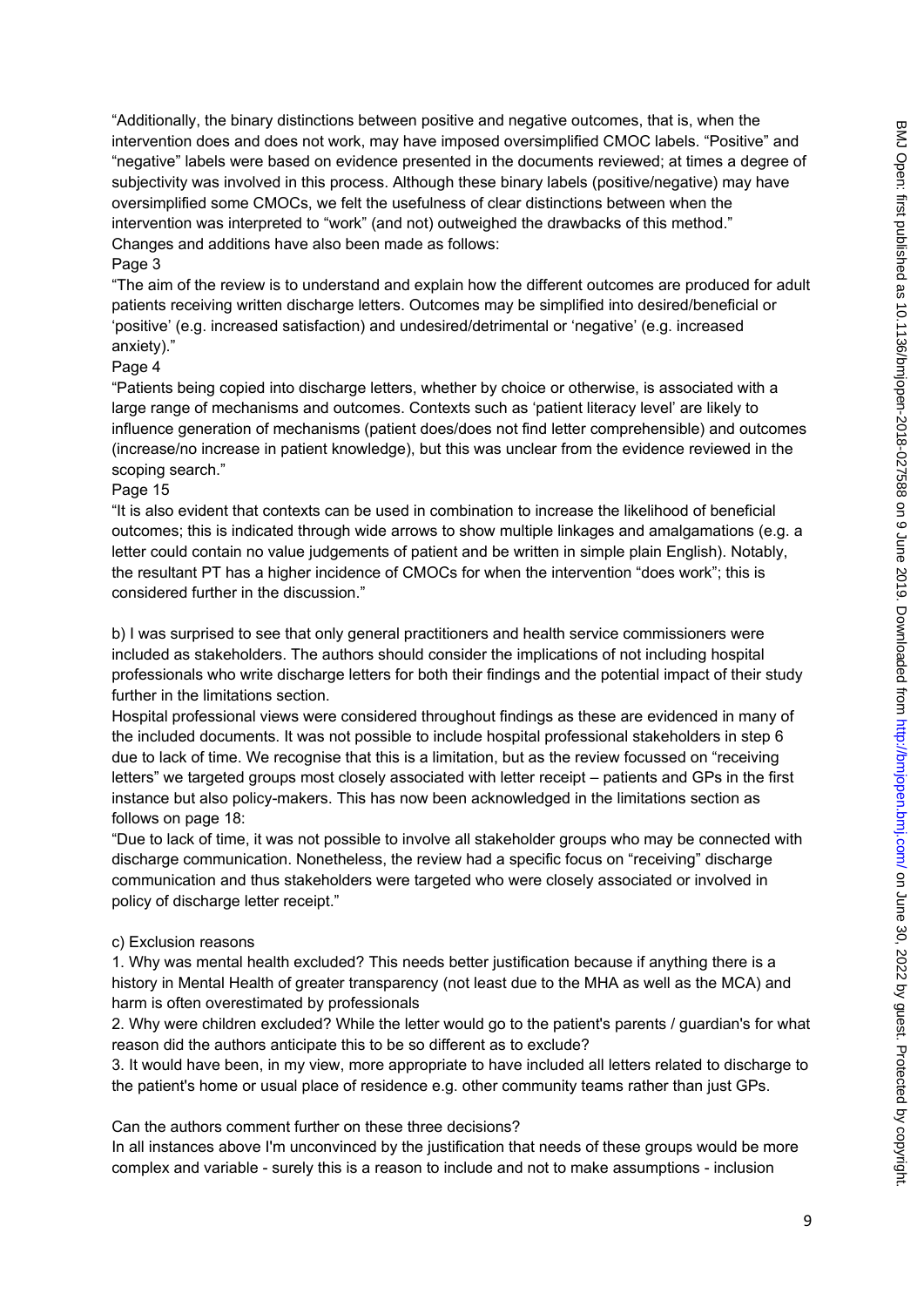would have helped produce a more robust theory so this should be discussed as a limitation. In a small way not doing this reinforces the view of some healthcare professionals that their area of practice is a special case without evidence to support such a view.

As this review forms part of a PhD thesis, the review scope had to be contained within the limitations imposed on the PhD timeframe. The criteria for the review also aimed to mirror the criteria for the primary data elements of the PhD which went through NHS ethics but as the results are not yet published, this is not referenced here.

We acknowledge in the limitations section the impact of the exclusion criteria and the uncertainty regarding whether the PT applies or would be useful for excluded groups (or not). These groups warrant research in their own right and this could be a future avenue for research; this is indicated in the suggestions for future research section (pages 19-20).

d) I strongly advice the editors that table 6 is moved from supplementary data to the main article as this will strengthen the impact.

The review team agree with this suggestion. Please note this is now labelled supplementary file 5.

Reviewer: 4 Reviewer Name: Natalie Forster Institution and Country: Northumbria University, UK Please state any competing interests or state 'None declared': None declared

This paper makes an important and original contribution to current evidence by examining how, why copying patients into hospital discharge letters leads to different outcomes, and the key contexts which facilitate the success of this practice. The realist approach is well justified and appropriate to study aims. The programme theory developed gives a comprehensive picture of implementation pathways and outcomes (including potential unintended outcomes) of patient discharge communication. The review also draws out a number of useful suggestions for practice and further research on this topic.

However, I do feel that greater clarity could be provided on some aspects of study methods, particularly in regard to the processes of developing and refining programme theory. Specific comments are as follows: While the abstract gives an accurate summary of the paper, it would be helpful to add detail of the outcomes of receiving discharge letters that are under consideration in here.

We have revised the abstract which now reads as follows:

"Objective: To understand how different outcomes are achieved from adult patients receiving hospital discharge letters from inpatient and outpatient settings.

Design: Realist review conducted in six main steps: 1) Development of initial theory 2) Searching 3) Screening and selection 4) Data extraction and analysis 5) Data synthesis 6) Programme theory (PT) refinement.

Eligibility criteria: Documents reporting evidence that met criteria for relevance to the PT. Documents relating solely to mental health or children aged <18yrs were excluded.

Analysis: Data were extracted and analysed using a realist logic of analysis. Texts were coded for concepts relating to context, mechanism, outcome configurations (CMOCs) for the intervention of patients receiving discharge letters. All outcomes were considered. Based on evidence and our judgement, CMOCs were labelled "positive" or "negative" in order to clearly distinguish between contexts where the intervention does and does not work.

Results: 3113 documents were screened and 103 were included. Stakeholders contributed to refining the PT in step 6. The final PT included 48 CMOCs for how outcomes are affected by patients receiving discharge letters. "Patient choice" emerged as a key influencer to the success (or not) of the intervention. Important contexts were identified for both "positive" CMOCs (e.g. no new information in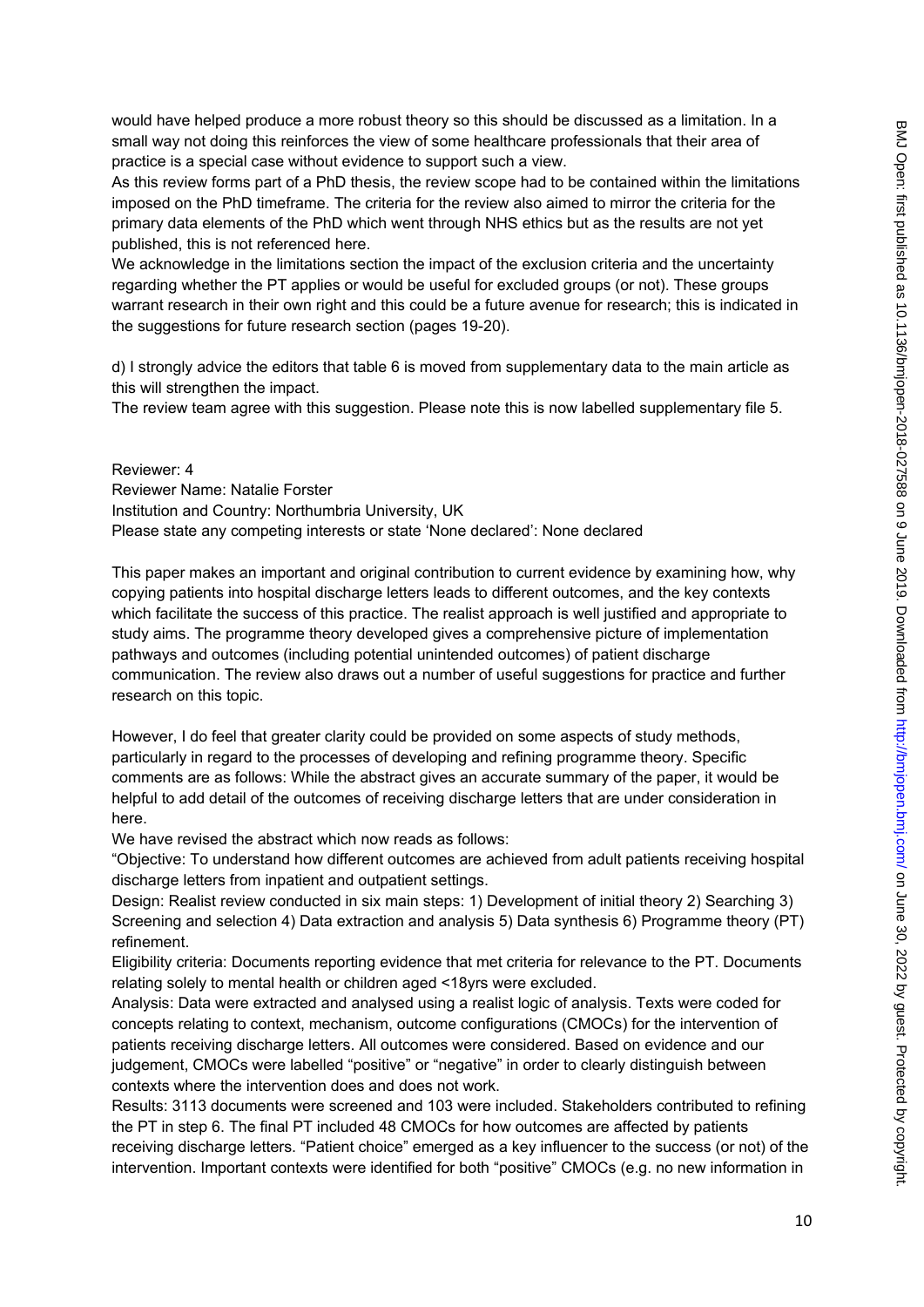letter) and "negative" CMOCs (e.g. letter sent without verifying patient contact details). Two key findings were that patient understanding is possibly greater than clinicians perceive, and that patients tend to express strong preference for receiving letters. Clinician concerns emerged as a barrier to wider sharing of discharge letters with patients, which may need to be addressed through organisational policies and direction.

Conclusions: This review forms a starting point for explaining outcomes associated with whether or not patients receive discharge letters. It suggests several ways in which current processes might be modified to support improved practice and patient experience."

The large amount of literature synthesised forms a key strength of the review. However, I felt the methods section would benefit from a more precise account of what the different review stages entailed, and how these fed into the development of initial programme theory. This would enhance transparency in regard to how findings were produced.

We agree that the methods sections presented here do not cover the full detail of the steps. We have already published the realist review protocol in BMJ Open which is referenced in the manuscript for this review which has a specific focus on the methodological steps. We have edited the methods section to make this clearer.

It is suggested that stage 1 involved a scoping search to locate existing theories, which were then used to develop an initial programme theory. It would be helpful to state what type of theories and evidence sources that were sought in this phase e.g. was this a search for broader abstract theory, or for existing articulations of programme theories in terms of how discharge letters are supposed to work? It is recognised that judgement is required in regard to the stopping point for developing programme theory, however it would be helpful to say how and when this judgement was reached, especially since this can be a common challenge when using realist approaches. How were decisions made to include articles in the scoping stage from among those available? A clearer distinction could also be made between the scoping search for existing theories (step 1) and electronic searches of the literature (step 2). The search terms/approaches seem very similar for these steps, yet within realist approaches, different search methods are often used depending on the level of theory being sought and developed (see for example Andrew Booth's chapter in Doing Realist Research, 2018). A discussion of how these two stages differed from one another and their relative contributions to the development and refinement of the programme theory would be helpful.

We have addressed these comments through a re-write and multiple additions to the programme theory development (step 1). Further details regarding specific differences between the search strategies are found in supplementary files 1-3; these demonstrate that the scoping search was a quick simple search to grasp initial concepts and the full search was intended to be a more targeted search of evidence needed to develop the PT. A further discussion of the methods of the different searching steps is found in the published realist review protocol referenced in the manuscript. The new section for step 1 (pages 4-5) is below:

"Programme theory development (step 1)

The task of locating existing theories to develop an initial rough PT was achieved through a scoping search. Theories and evidence were sought which aided explanation of how and why patients receiving discharge communication results in different positive effects (e.g. drug adherence) and negative effects (e.g. preventable hospital readmissions). Sources were selected based on their "relevance" (19-21) to the PT; where relevance concerns 'does the [source] address the theory under test?' (20). Crucially, the whole source did not need to inform the PT but we considered the relevance and contribution of sections of the document (7).

Search terms were based on the intervention (e.g. patient cop(y)ies). Published resources and healthcare websites were searched to ascertain a range of evidence (see Supplementary file 1). During this phase, research team judgement was needed to decide the stopping point for programme theory development as was the need to balance the degree of comprehensiveness and practicalities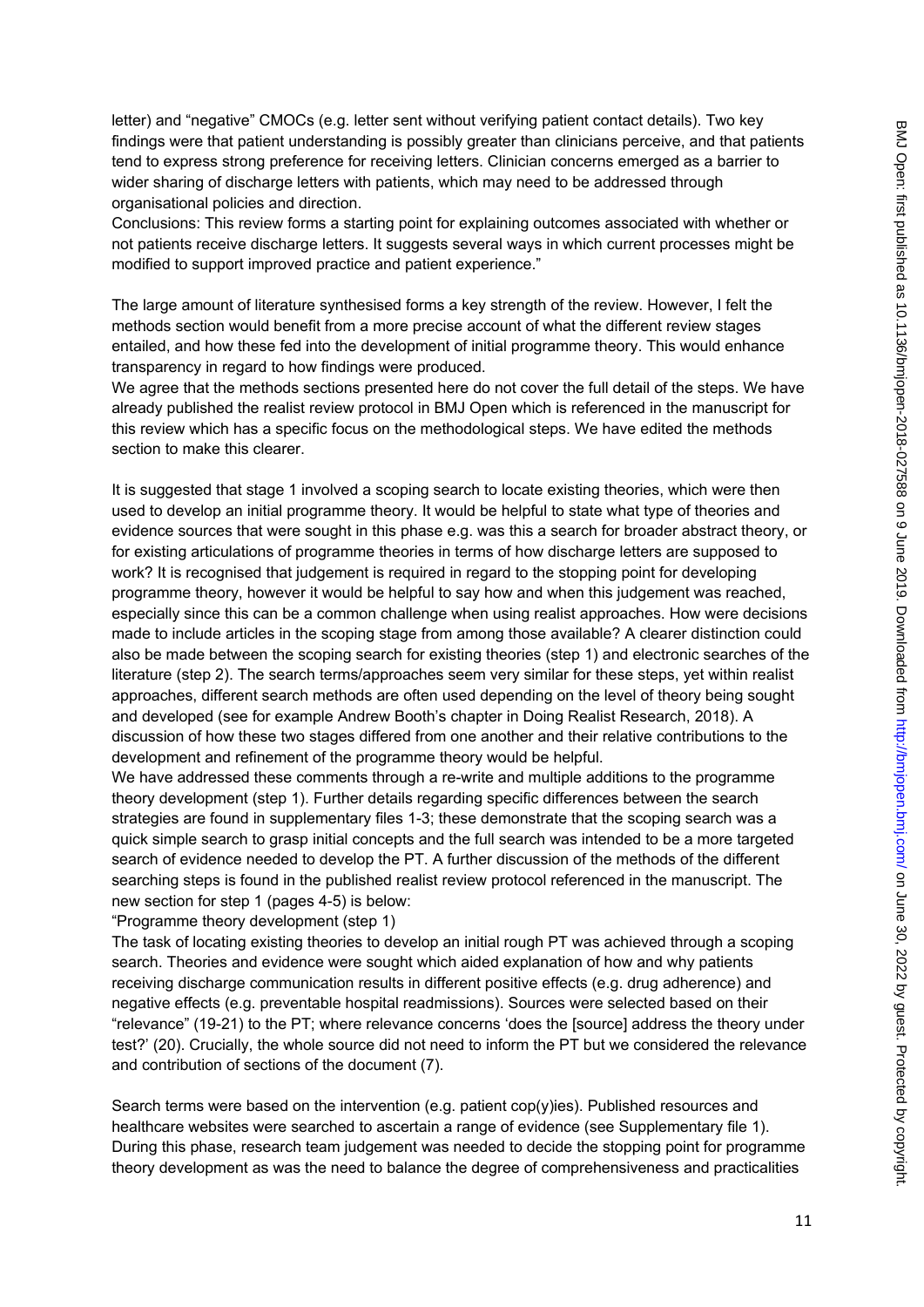(23). As the purpose was to locate existing theories and initial concepts, the search was not intended to be comprehensive and the decision was made to screen no more than 30 documents. During the scoping search, search strategies within articles and article indexing were noted in order to inform a more thorough subsequent search in step 2.

Twenty seven documents were selected from the scoping search (see Supplementary file 2). All documents were then interrogated and coded for any CMOCs, concepts, or theories which could inform development of a PT. These were consolidated to form Figure 2, the initial PT. The initial PT shows two main channels for discharge communication; patient copied into (or not) the hospital to GP letter and patient received a personalised letter. Limited evidence was available for the option of 'patient does not receive copy' as evident in Figure 2. Patients being copied into discharge letters, whether by choice or otherwise, is associated with a large range of mechanisms and outcomes. Contexts such as 'patient literacy level' are likely to influence generation of mechanisms (patient does/does not find letter comprehensible) and outcomes (increase/no increase in patient knowledge), but this was unclear from the evidence available in the scoping search. The scoping search revealed a range of "contextual influences" (e.g. 'time constraints of writer' may affect whether a patient is given a choice about receiving a letter and also the overall letter quality). It was unclear where some CMOCs began and ended (e.g. "is patient given choice about receiving copy of discharge communication" falls between contextual influences and context labels). In Figure 2, f/u stands for "follow up" and the small circled "c" icon refers to an outcome which could also thereafter take the form of a context. In summary, there were clear "gaps" and information missing from the initial PT, confirming that the scoping search in isolation was insufficient for realist theory generation; further evidence and searching was needed to clarify details and simplify CMOCs (steps 2-6)." We have also added a few words to the introduction to step 2 to acknowledge the contribution of step 1 to the development of step 2 (page 5):

"The electronic searching was purposive and guided by the initial PT, results and indexing from step 1."

At times I found it difficult to follow the reporting of the synthesis process. I feel that a stronger thread is needed to show how the analysis progressed through the different stages and how these fed into one another e.g. how exactly did the authors move from annotations on individual articles (according to CMOC and PT ideas) to nodes? And then from the nodes to the CMOC table? E.g. did authors look within the nodes to generate CMOCs at this stage, or were these already developed earlier in the process? It may help to include a diagram or add a column to Table 1 to show how CMOCs relate to the themes/nodes presented. I was also unsure why there appeared to be different types of nodes (e.g. sometimes seeming to refer to only contexts or outcomes and sometimes groupings of Cs, Ms and Os. Elaborating on details such as these would help the reader to follow the process adopted and increase transparency over methods.

We have added new text to pages 7 and 8-9 as follows:

"Data synthesis using the analytic strategy 'juxtaposition of data sources' was achieved through utilisation of NVivo 'nodes'. Sections of text were annotated, and coded as nodes. The nodes were named according to ideas or concepts around the programme theory and contained sections of text that were used to build CMOCs."

"During, 'reconciliation of data discrepancies' (22, 23, 26) and 'adjudication of data' (22, 23, 26), the data coded within NVivo was used for scanning and comparing data to identify disparities. Adjudicating and situating evidence was important to reconcile discrepancies (22, 23, 26). We interpreted the data coded within each node and judgements were formed as to which sections of text might be functioning as contexts, mechanisms or outcomes. We then made assessments about what the CMOC might plausibly be for each CMO based on the data within each node. Where relevant, we also drew on data contained within other nodes to build CMOCs. Following this process, a CMOC table was constructed (see Supplementary file 5) for consolidation of data.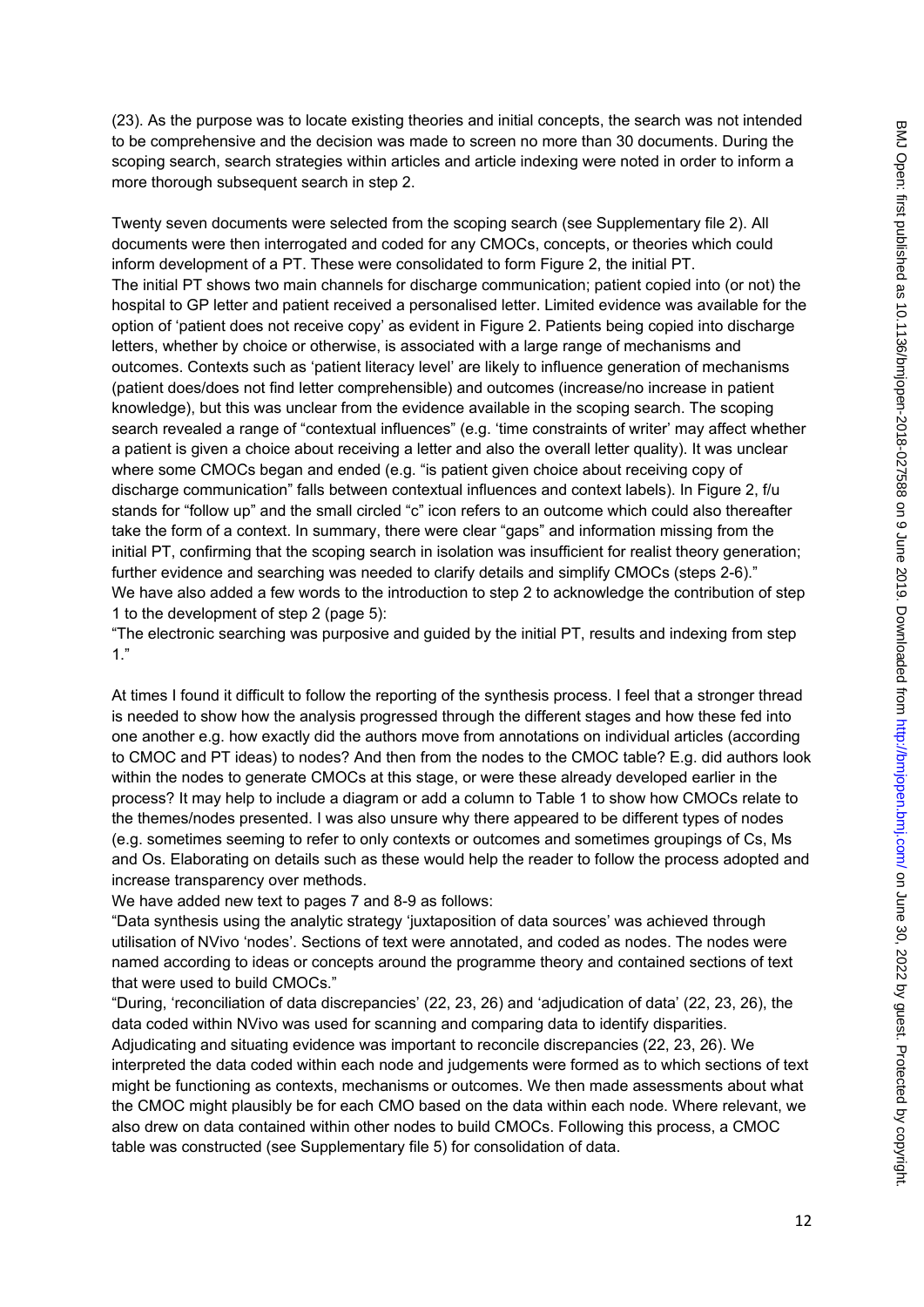After table completion, following Pawson's framework (23), it was important to make sense of the "winners" and "losers". CMOCs were primarily labelled according to how evidence was reported in the included documents, such as whether the outcomes were described as desirable or beneficial. Where evidence was limited or outcomes were not clearly described or evaluated, the research team interpreted what data were available and formed judgements about these CMOCs based on content expertise in order to generate "positive" and "negative" labels. CMOCs were not limited to one per document or one per patient experience. Thus, multiple outcomes and CMOCs could be annotated for a single experience; this exemplifies the complexity of the intervention under scrutiny. Notably, there were a greater number of CMOCs relating to positive outcomes than when the intervention does not work"

Mechanism information was limited at times and so some nodes do appear to form only arounds Cs and Os and others CMOs. Difficulties with mechanism evidence and the need to draw on team expertise for inference and stakeholder knowledge is acknowledged throughout the review. The results section is presented with the "nodes" as sub-headings and exact CMOCs from the table are referenced by number throughout this section. To clarify this we have stated the following on page 10: "The sub-headed themes emerged during data interrogation and consolidation although many acted as "nodes" in earlier annotation and coding (see Table 2)."

More detail is required on the methods of stakeholder engagement e.g. did consultations take the form of group or one to one discussion, how many people in total were involved from the different groups? Did stakeholders comment on the initial PT diagram, or one which was updated in light of learning from stage 2?

We have added an additional statement relating to the methods of stakeholder involvement on page 14-15 (also copied below). It is not possible to add further detail in order to protect the identities of the stakeholders. Moreover, exact stakeholder figures are unknown as contributions in group settings took place on a volunteer basis and therefore not all present necessarily took part. Furthermore, concepts and ideas often emerged out of lively group discussion and hence could not necessarily be traced to individual input.

#### Page 9:

"Review step 6 was to consider stakeholder perspectives to test and refine the PT in light of the synthesised data (23) and to assess whether the PT aligns with real-life experiences (21). We invited comment from local policy makers and health service commissioners, GPs and a patient and public participation group. Groups were selected according to convenience and accessibility through University links. They were invited to suggest refinements to the PT in an entirely voluntary format. and all comments were anonymised. Formal ethical approval was not required (18) but informed involvement was sought."

#### Page 14-15

"As detailed in step 6, the final review step was to refine the programme theory through stakeholder perspectives. Three groups were consulted: local commissioners, GPs and service-users/patients. Stakeholder involvement took the form of group discussions and email correspondence. As the PT was continually being developed throughout the review process, stakeholders commented on the most recently developed PT at the time of their involvement. Groups were relatively small; due to feasibility it was not possible to achieve diverse and representative group samples. Group discussions were centred on the programme theory; members were encouraged to critique and feedback on the PT diagram."

I found the results to be very well presented and interesting to read. It is helpful that findings are traced back to the individual studies and CMOCs which support them. I did wonder whether integrating the findings from stakeholder consultations throughout the section on context-mechanismoutcome configurations might give a clearer sense of how these relate to aspects of the programme theory developed.